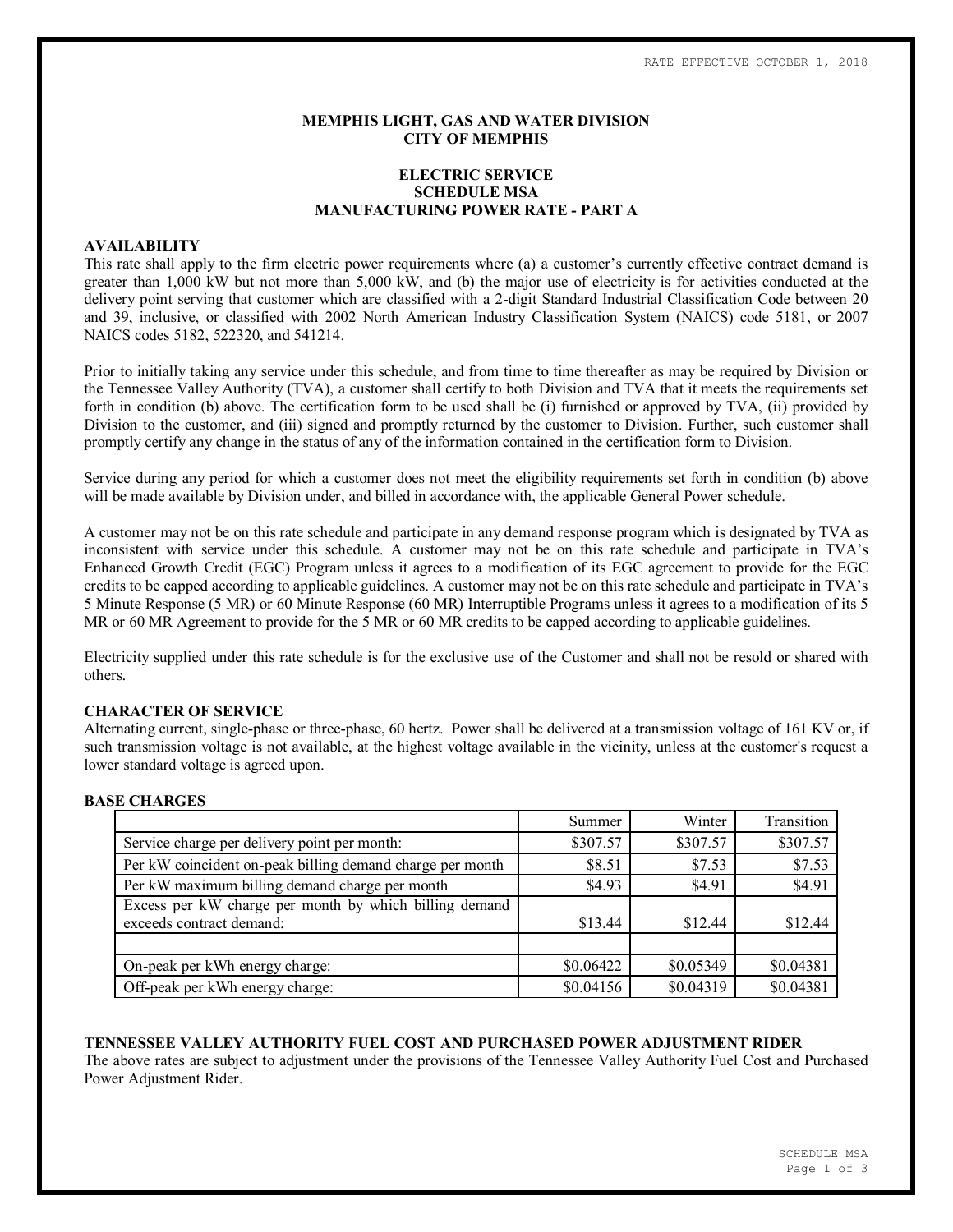#### **ADJUSTMENT**

The base demand and energy charges shall be increased or decreased in accordance with the current Adjustment Addendum published by TVA. (In addition, such charges shall be increased or decreased to correspond to increases or decreases determined by TVA in the value of the hydro generation benefit allocated to residential customers.)

## **DETERMINATION OF SEASONAL PERIODS**

Summer Period shall mean the June, July, August, and September billing months. Winter Period shall mean the December, January, February, and March billing months. Transition Period shall mean the April, May, October, and November billing months.

# **DETERMINATION OF ON-PEAK AND OFF-PEAK HOURS**

Except for Saturdays and Sundays and the weekdays that are observed as Federal holidays for New Year's Day, Memorial Day, Independence Day, Labor Day, Thanksgiving Day, and Christmas Day, on-peak hours for each day shall be from 1 p.m. to 7 p.m. from April through October and from 4 a.m. to 10 a.m. during all remaining months. All other hours of each day that are not otherwise defined as on-peak hours and all hours of such excepted days shall be off-peak hours. Such times shall be Central Standard Time or Central Daylight Time, whichever is then in effect. Said on-peak and off-peak hours are subject to change by TVA. In the event TVA determines that such changed on-peak and off-peak hours are appropriate, it shall so notify Division at least 12 months prior to the effective date of such changed hours, and Division shall promptly notify customer.

### **Determination of Coincident On-Peak and Maximum Billing Demands and Energy Amounts**

For purposes of applying the TOU Amounts of the base energy charges, the on-peak and off-peak kWh for any month shall be the energy amounts taken during the respective hours of the month designated under this rate schedule as on-peak and offpeak hours.

Division shall meter the coincident on-peak and maximum demands in kW of all customers taking service under this rate schedule. The coincident on-peak and maximum billing demand for any month shall be determined separately in accordance with this section

The coincident on-peak billing demand for any month shall occur during the 60-consecutive-minute period (beginning on a clock hour) used by TVA to determine Division's Standard Service On-Peak Billing Demand on its wholesale power invoice for that month. The coincident on-peak billing demand shall be the highest average during a 30-consecutive-minute period of the load metered in kW, and, except as provided below in this section, such amount shall be used as the coincident on-peak billing demand.

The maximum billing demand for any month shall be the highest average during any 30-consecutive-minute period of the month of the load metered in kW and, except as provided below in this section, such amount shall be used as the maximum billing demand.

The coincident on-peak billing demand for any month shall in no case be less than 30 percent of the higher of the currently effective contract demand or the highest coincident on-peak billing demand established during the preceding 12 months. The maximum billing demand for any month shall in no case be less than 30 percent of the higher of the currently effective contract demand or the highest maximum billing demand established during the preceding 12 months.

## **REACTIVE DEMAND CHARGES**

If the reactive demand (in kVAR) is lagging during the 30-consecutive-minute period beginning or ending on a clock hour of the month in which the customer's highest metered demand occurs, there shall be added to the customer's bill a reactive charge of \$1.49 per kVAR of the amount, if any, by which the reactive demand exceeds 33 percent of such metered demand. If the reactive demand (in kVAR) is leading during the 30 consecutive minute period beginning or ending on a clock hour of the month in which the customer's lowest metered demand (excluding any metered demands which are less than 25 percent of the highest metered demand) occurs, there shall be added to the customer's bill a reactive charge of \$1.17 per kVAR of the amount of reactive demand. Such charges shall be in addition to all other charges under this rate schedule, including minimum bill charges.